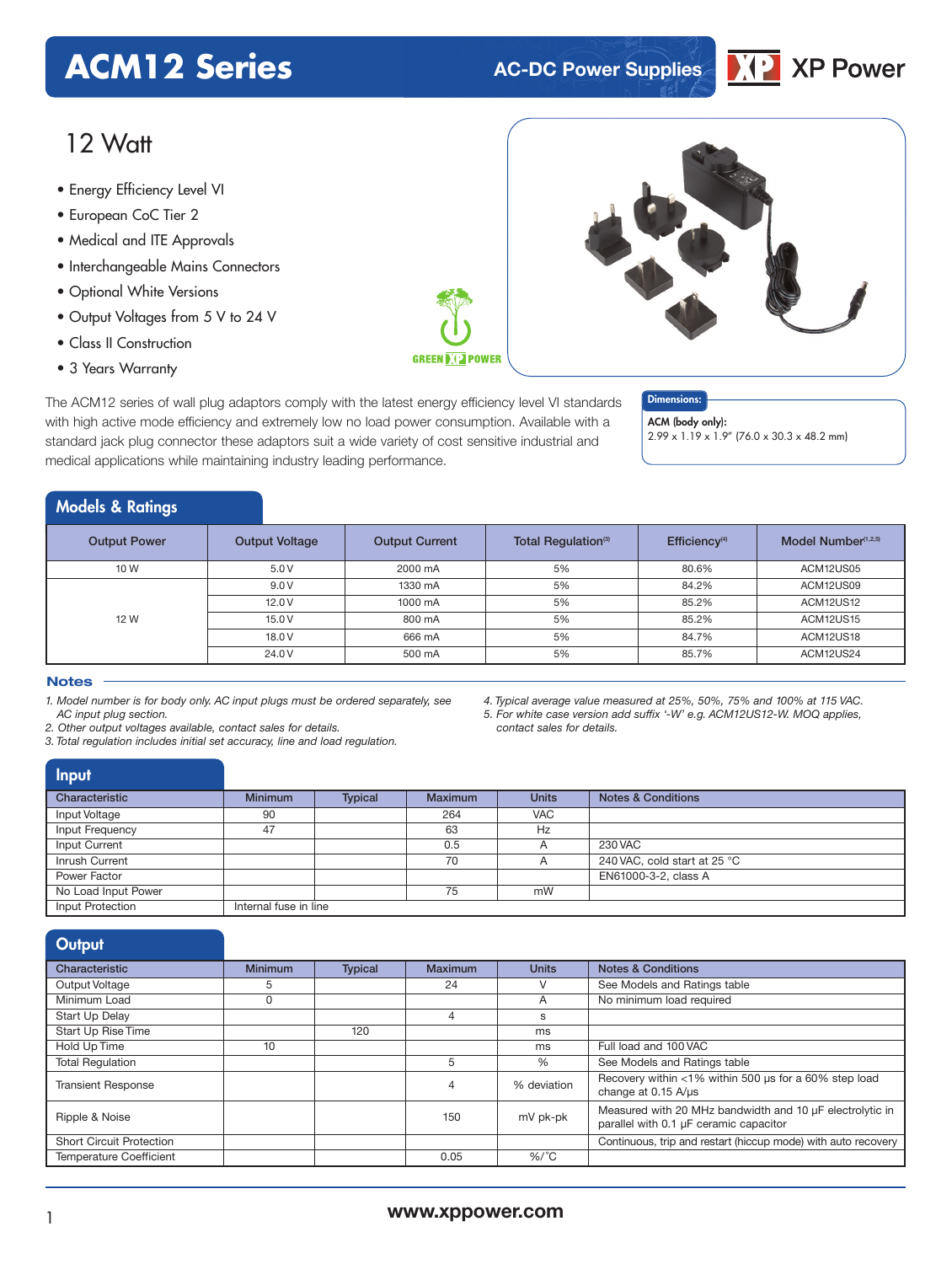# **ACM12 Series**

# **AC-DC Power Supplies**



**General** 

| Characteristic             | <b>Minimum</b> | <b>Typical</b> | <b>Maximum</b> | <b>Units</b> | <b>Notes &amp; Conditions</b>                                                                |
|----------------------------|----------------|----------------|----------------|--------------|----------------------------------------------------------------------------------------------|
| Efficiency                 |                | 85             |                | %            | Typical average of efficiencies measured at 25%, 50%, 75%<br>and 100% load and 115 VAC input |
| <b>Energy Efficiency</b>   |                |                |                |              | Level VI                                                                                     |
| <b>Isolation</b>           | 4000           |                |                | <b>VAC</b>   | Input to Output, 2 x MOPP                                                                    |
| Leakage Current            |                | 30             | 100            | uA           | At 264 VAC, 60 Hz, from output to ground                                                     |
| <b>Switching Frequency</b> | 24             |                | 70             | kHz          | Variable                                                                                     |
| Mean Time Between Failure  | 250            |                |                | kHrs         | MIL-HDBK-217F at 25 °C GB                                                                    |
| Weight                     |                | 0.26(120)      |                | Ib(g)        | Body only                                                                                    |

## **Environmental**

| Characteristic               | <b>Minimum</b> | <b>Typical</b> | Maximum | <b>Units</b> | <b>Notes &amp; Conditions</b>                           |
|------------------------------|----------------|----------------|---------|--------------|---------------------------------------------------------|
| <b>Operating Temperature</b> | -5             |                | $+60$   | °C           | Derate from 100% load at 40 °C to 50% load at 60 °C     |
| Storage Temperature          | $-20$          |                | $+85$   | °C           |                                                         |
| <b>Operating Humidity</b>    |                |                | 90      | %            | RH, non-condensing                                      |
| <b>Operating Altitude</b>    |                |                | 5000    | m            |                                                         |
| Cooling                      |                |                |         |              | Natural convection                                      |
| Shock                        |                |                |         |              | 1 m drop onto concrete on each of 6 axes, non operating |
| Vibration                    | 10             |                | 300     | Hz           | 2 g, 0.3 decades/min, 15 mins for each of 3 axes        |

# EMC: Emissions

| <b>Phenomenon</b>       | <b>Standard</b> | <b>Test Level</b> | <b>Notes &amp; Conditions</b> |
|-------------------------|-----------------|-------------------|-------------------------------|
| Conducted               | EN55032         | Level B           |                               |
| Radiated                | EN55032         | Level B           |                               |
| <b>Harmonic Current</b> | EN61000-3-2     | Class A           |                               |
| Voltage Flicker         | EN61000-3-3     |                   |                               |

# EMC: Immunity

| <b>Phenomenon</b>      | <b>Standard</b> | <b>Test Level</b>         | Criteria     | <b>Notes &amp; Conditions</b> |
|------------------------|-----------------|---------------------------|--------------|-------------------------------|
| Medical Device EMC     | IEC60601-1-2    | Ed.4.0: 2014              | as below     |                               |
| Low Voltage PSU EMC    | EN61204-3       |                           | as below     |                               |
| <b>ESD Immunity</b>    | EN61000-4-2     | ±8 kV contact, ±15 kV air | A            |                               |
| Radiated Immunity      | EN61000-4-3     | 10 V/m                    | $\mathsf{A}$ |                               |
| EFT/Burst              | EN61000-4-4     | Level 3                   | A            |                               |
| Surge                  | EN61000-4-5     | Level 2                   | A            |                               |
| Conducted Immunity     | EN61000-4-6     | 3V                        | A            |                               |
| <b>Magnetic Fields</b> | EN61000-4-8     | 30 A/m                    | A            |                               |
|                        |                 | Dip: 100% 10 ms           | A            |                               |
|                        | EN61000-4-11    | Dip: 70% 500 ms           | B            |                               |
|                        |                 | Int: 100% 5000 ms         | B            |                               |
| Dips and Interruptions | EN60601-1-2     | Dip: 30% 25 AC Cycles     | A            |                               |
|                        |                 | Int: 100% 0.5 AC Cycle    | A            | At 8 angles                   |
|                        |                 | Int: 100% 1 AC Cycle      | B            |                               |
|                        |                 | Int.: >95% 5000 ms        | B            |                               |

# Safety Approvals

| <b>Safety Agency</b> | <b>Safety Standard</b> | <b>Notes &amp; Conditions</b> |  |  |
|----------------------|------------------------|-------------------------------|--|--|
| UL                   | UL60950-1              |                               |  |  |
| <b>TUV</b>           | EN60950-1              | Information Technology        |  |  |
| CB                   | IEC60950-1             |                               |  |  |
| CE                   | <b>LVD</b>             |                               |  |  |
| UL                   | ANSI/AAMI ES 60601-1   |                               |  |  |
| <b>CSA</b>           | CSA C22.2 No. 60601    | Medical, 2 x MOPP             |  |  |
| <b>TUV</b>           | EN60601-1              |                               |  |  |
| CB                   | IEC60601-1             |                               |  |  |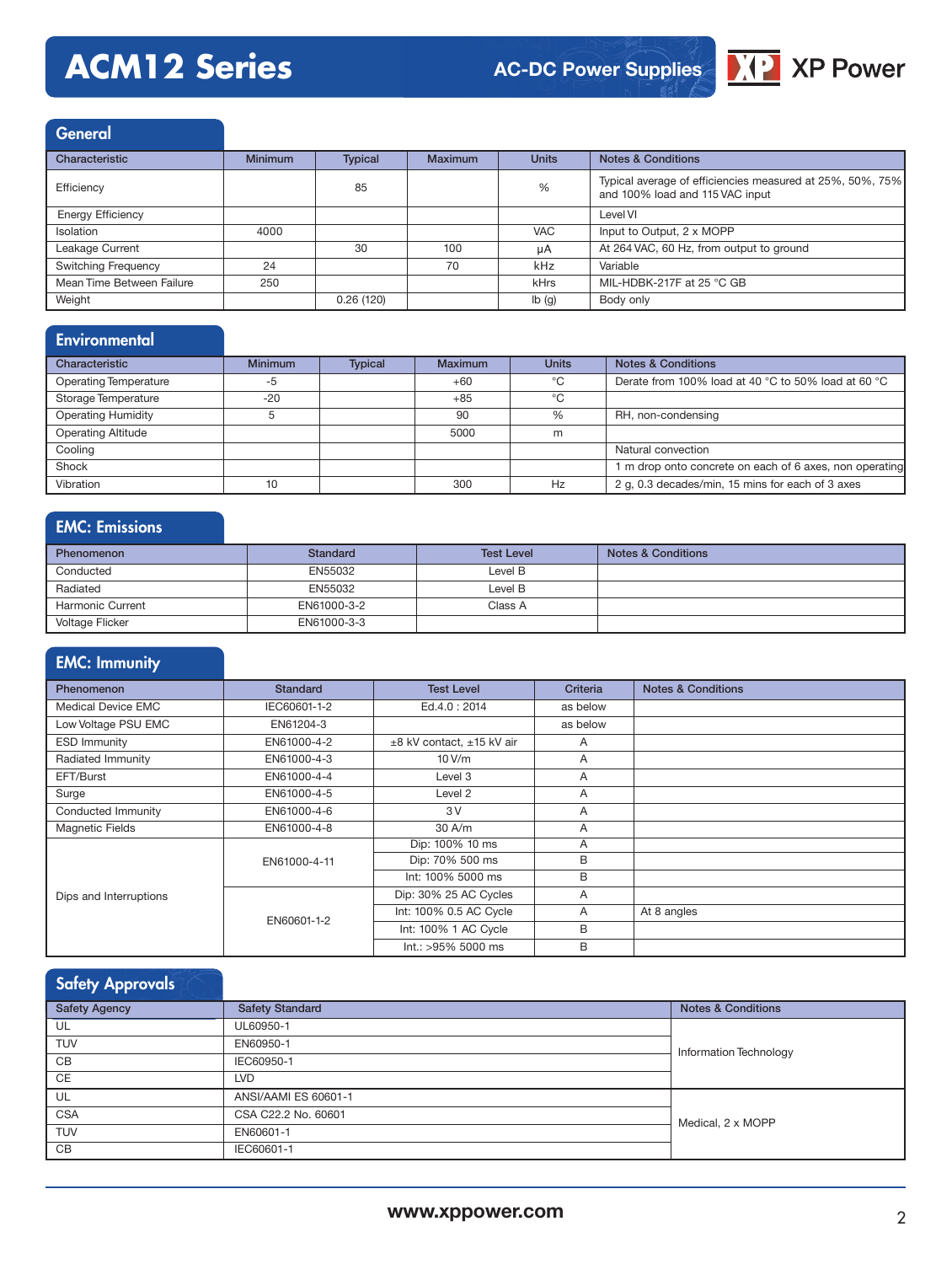# **ACM12 Series**

**AC-DC Power Supplies**



### Mechanical Details

#### **ACM12USXX**



#### **AC Input Plugs**

### **Black UK Plug: ACM PLUG UK White UK Plug: ACM PLUG UK W**

#### **Black USA Plug: ACM PLUG US White USA Plug: ACM PLUG US W**





0.66 (17.0) ±0.11 (±0.5)

 $\circ$